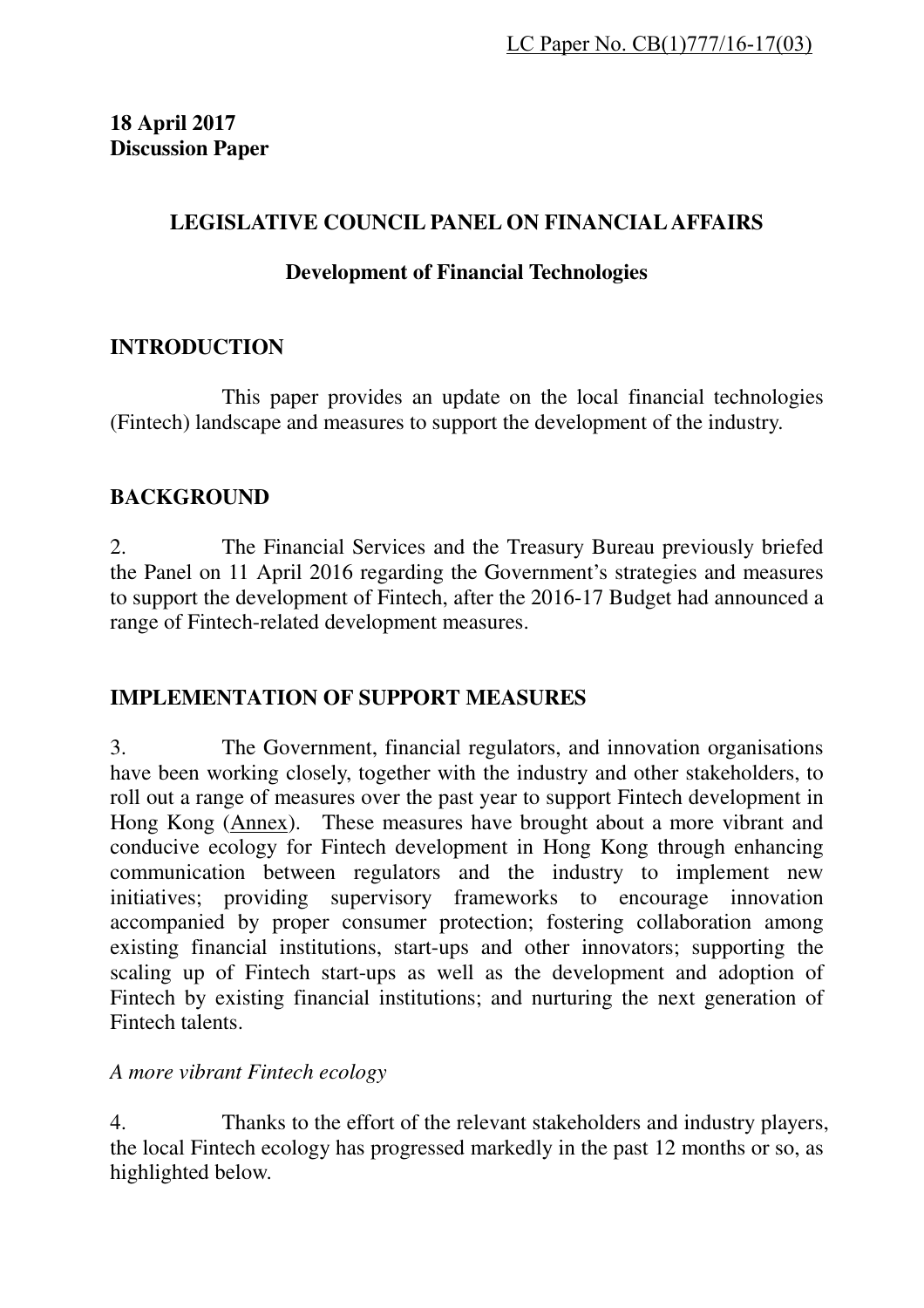5. The number of Fintech start-ups operating in co-working spaces and incubator/accelerator programmes in Hong Kong increased by 60% between August 2015 (86) and August 2016 (138), according to Invest Hong Kong (InvestHK)'s Start-up Profiling Survey.

|               | Number of Start- | <i>Of which: Fintech Start-ups</i> |              |
|---------------|------------------|------------------------------------|--------------|
|               | ups in Hong Kong | Number                             | <b>Share</b> |
| November 2014 | l 065            |                                    | 6.9%         |
| August 2015   | 1 558            | 86                                 | $5.5\%$      |
| August 2016   | 1 926            | 138                                | 7.2%         |

**InvestHK's Start-up Profiling Survey** 

6. Hong Kong attracted about US\$400 million of venture capital (VC) investment in Fintech companies during 2014-2016, lower than the Mainland and India (both of which are economies with huge domestic markets) but ahead of regional peers such as Australia, Japan and Singapore<sup>1</sup>.

| $1.98a - 1$ achive a mitten $\lambda \in \mathbb{R}$ in estiment, $201-2010$ |                          |  |
|------------------------------------------------------------------------------|--------------------------|--|
|                                                                              | VC Investment in Fintech |  |
| Economy                                                                      | Companies (US\$ million) |  |
| Mainland China                                                               | 13,359                   |  |
| India                                                                        | 2,239                    |  |
| Hong Kong                                                                    | 394                      |  |
| Australia                                                                    | 311                      |  |
| Japan                                                                        | 273                      |  |
| Singapore                                                                    | 14 <sup>1</sup>          |  |

#### **Asia-Pacific Fintech VC Investment, 2014-2016**

7. Banks are keen to explore Fintech and have been increasingly proactive in rolling out innovative products and services. For instance, two banks have each established an innovation laboratory/centre with the Hong Kong Applied Science and Technology Research Institute (ASTRI) (in July 2016 and October 2016 respectively). Another multinational bank is sponsoring the second round of its Fintech Accelerator Programme, which is held in Cyberport between January and April 2017, to support both growth-stage Fintech start-ups and mature-stage global Fintech companies. Against this background, the Hong Kong Monetary Authority (HKMA)'s Fintech Facilitation Office (FFO) has added impetus to the development by acting as a platform for connecting and engaging key stakeholders, regulatory interface, initiating industry research and nurturing talents.

 $\overline{a}$ 1 Source: Accenture Research FinTech Watchtower 2017 Edition, based on data © CB Information Services, Inc.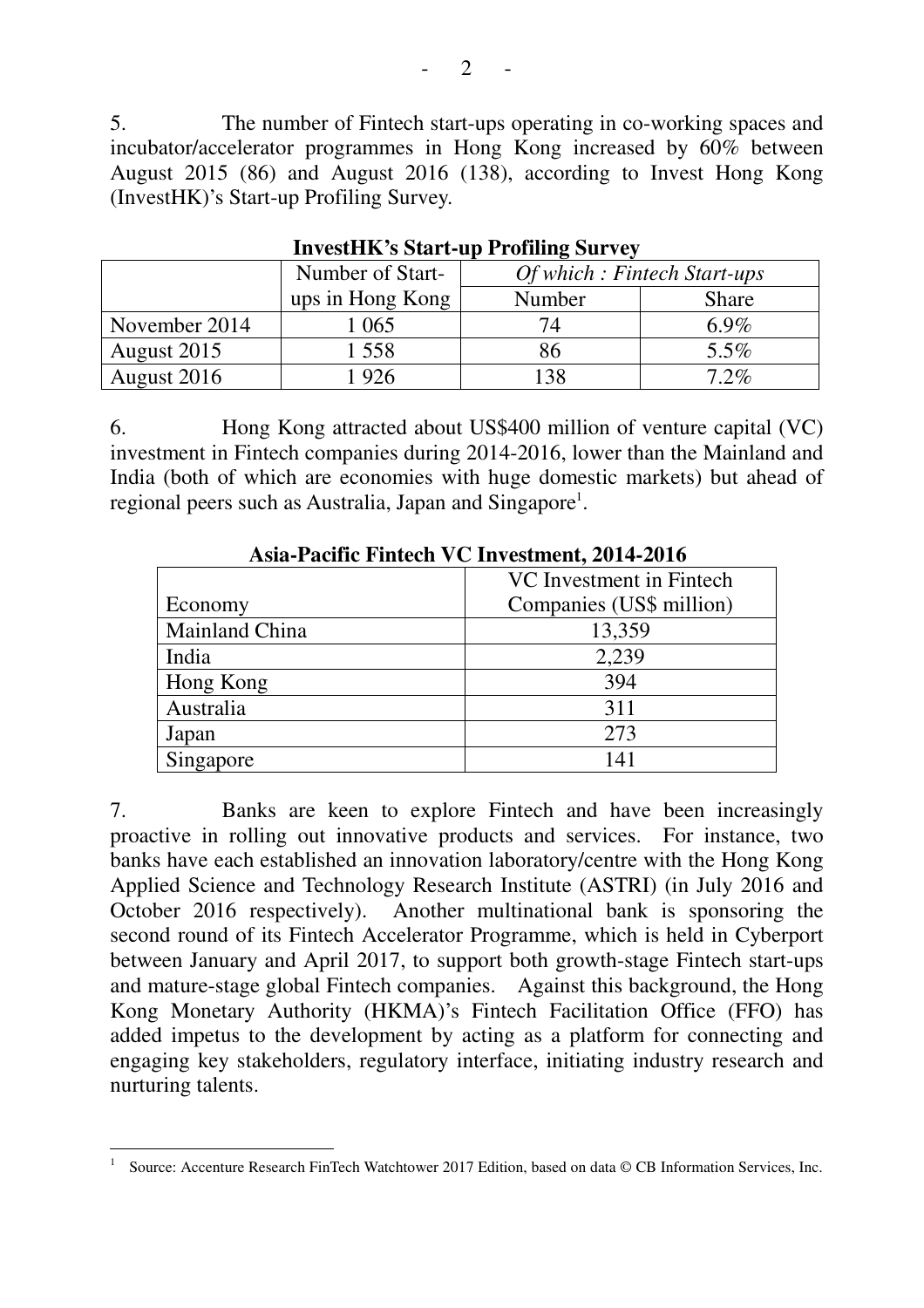8. Insurers, through its industry body, the Hong Kong Federation of Insurers (HKFI), are also working with ASTRI regarding collaboration in cyber security. Subject to the consultation to be carried out by HKFI, it is anticipated that a cyber security platform will be established in the second half of 2017 for purposes such as exchanging intelligence of cyber security threat and handling security incidences among participating insurers.

9. Currently, there are several Securities and Futures Commission (SFC)-licensed corporations (LCs) providing financial services that represent the principal types of Fintech, including on-line fund distribution, robo-advice, and a fund structure that invests in peer-to-peer (P2P) loan market. Taking advantage of the fast advancement in technology, SFC has also initiated an internal Regtech project whereby it is actively assessing which technologies it can adopt and use to supplement its standing operations.

10. Universities such as The Chinese University of Hong Kong and The Hong Kong Polytechnic University will launch dedicated, publicly-funded firstyear first-degree and senior year programmes in Fintech starting from the 2017/18 academic year. Moreover, The University of Hong Kong's School of Professional and Continuing Education has been offering a part-time, four-month programme, Executive Certificate in Internet Finance. Furthermore, some selffinancing post-secondary institutions are also offering undergraduate programmes in Fintech, and the Government is considering whether to include some of these programmes under the Study Subsidy Scheme for Designated Professionals/Sectors so that a certain number of students enrolled in such programmes would be subsidised starting from the 2018/19 academic year.

# **MEASURES TO FURTHER SUPPORT FINTECH DEVELOPMENT**

11. The Chief Executive and the Financial Secretary have further announced an array of measures to promote the development of Fintech in the 2017 Policy Address and 2017-18 Budget, with particular focuses on enhancing the local payment services ecology and establishing Hong Kong as a hub for the application and setting of standards for cutting edge Fintech. In particular, we would like to highlight five areas.

# *Electronic and mobile payment*

12. For payment services, the general public is increasingly receptive to new products and services, as Stored Value Facility (SVF) operators are launching new services while banks are rolling out new payment services (such as a note-issuing bank's mobile App which enables cross-bank P2P fund transfer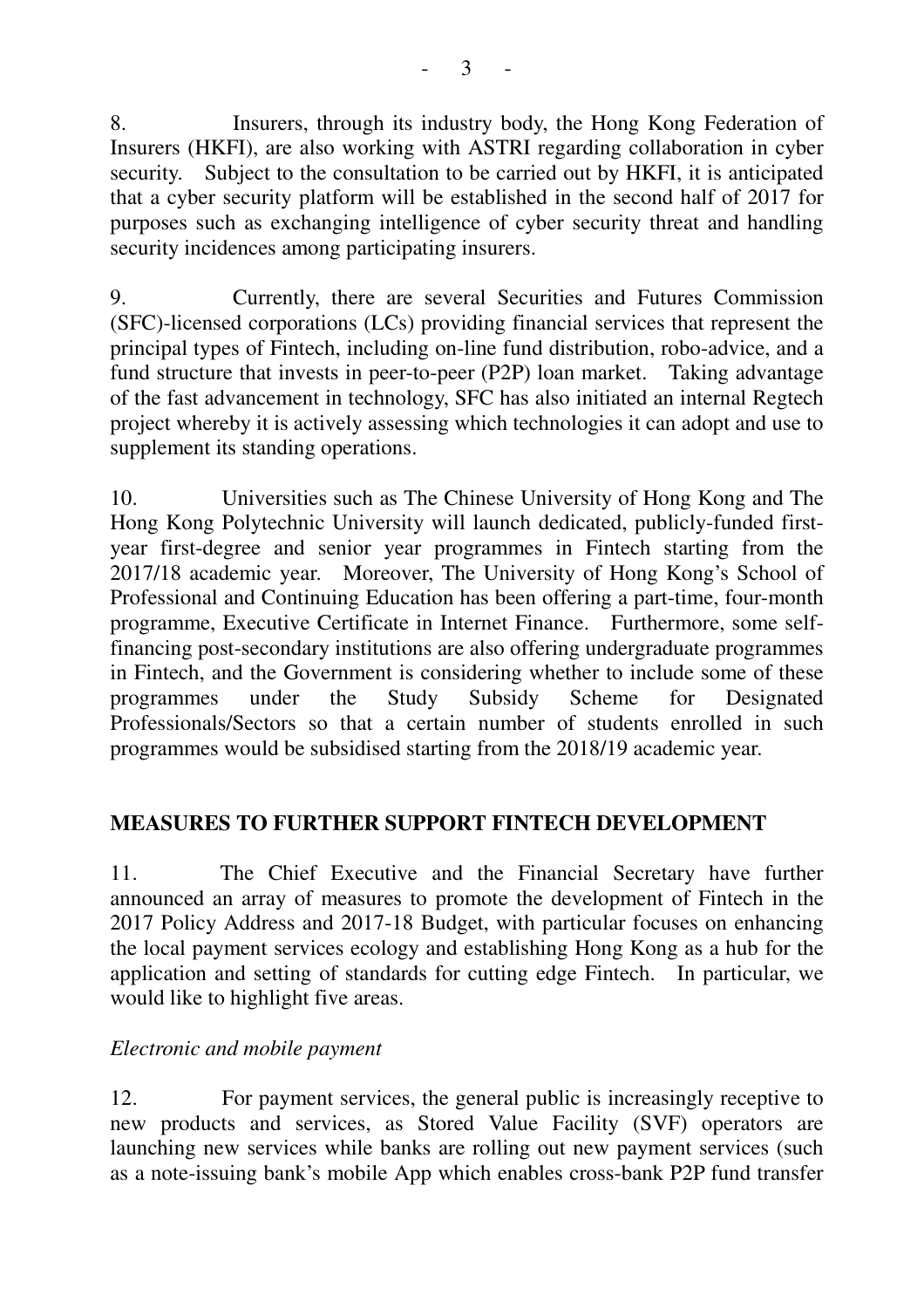through mobile messaging). Building on the momentum from the introduction and development of various new payment channels in the market, the Government will strive to provide more convenient means for settling government bills and fees, such as making on-line credit card payment through digital wallets in mobile phones. HKMA will also work with the Government to explore with the industry ways of improving the payment infrastructure (such as introducing the Faster Payment System in 2018) and encouraging more standardisation in payment applications across various services providers, including the use of QR codes in streamlining the payment process, and facilitating the development of new electronic and mobile payment channels by the Government for various government services.

#### *Promotion and outreaching*

13. InvestHK will continue to showcase Hong Kong's unique advantages in developing Fintech through organising signature Fintech events like the Hong Kong Fintech Week (scheduled for the fourth quarter of 2017) and sponsor large-scale events such as Finovate Asia and the Fintech Finals 2018 conference and start-up competition in Hong Kong. In addition, InvestHK will join overseas events and organise roadshows proactively throughout the year to highlight the development of the Fintech industry in Hong Kong and the various support measures being made available.

14. The Government, regulators and Cyberport will take steps to strengthen cooperation with other economies to enhance market access for Fintech start-ups in Hong Kong as well as to attract start-ups from around the world to establish presence in Hong Kong and launch regional business. As an example, a Cooperation Agreement on Fintech was signed between HKMA and the UK's Financial Conduct Authority (FCA) in early December 2016, covering referrals of Fintech firms, joint innovation projects, information exchange and experience sharing. The Office of the Commissioner of Insurance (OCI)/the independent Insurance Authority is also exploring the signing of a cooperation agreement with FCA. Meanwhile, SFC is currently formulating similar agreements with a few other regulatory authorities, in addition to having led the International Organization of Securities Commissions' research efforts on financial technologies which resulted from extensive global regulatory cooperation.

15. The Government will continue to explore with major Fintech hubs the establishment of a government-to-government dialogue, closer cooperation among regulators, and investment and industry cooperation. Apart from cooperation between regulators and their overseas counterparts, reciprocal softlanding programmes with other Fintech hubs are being explored so that Hong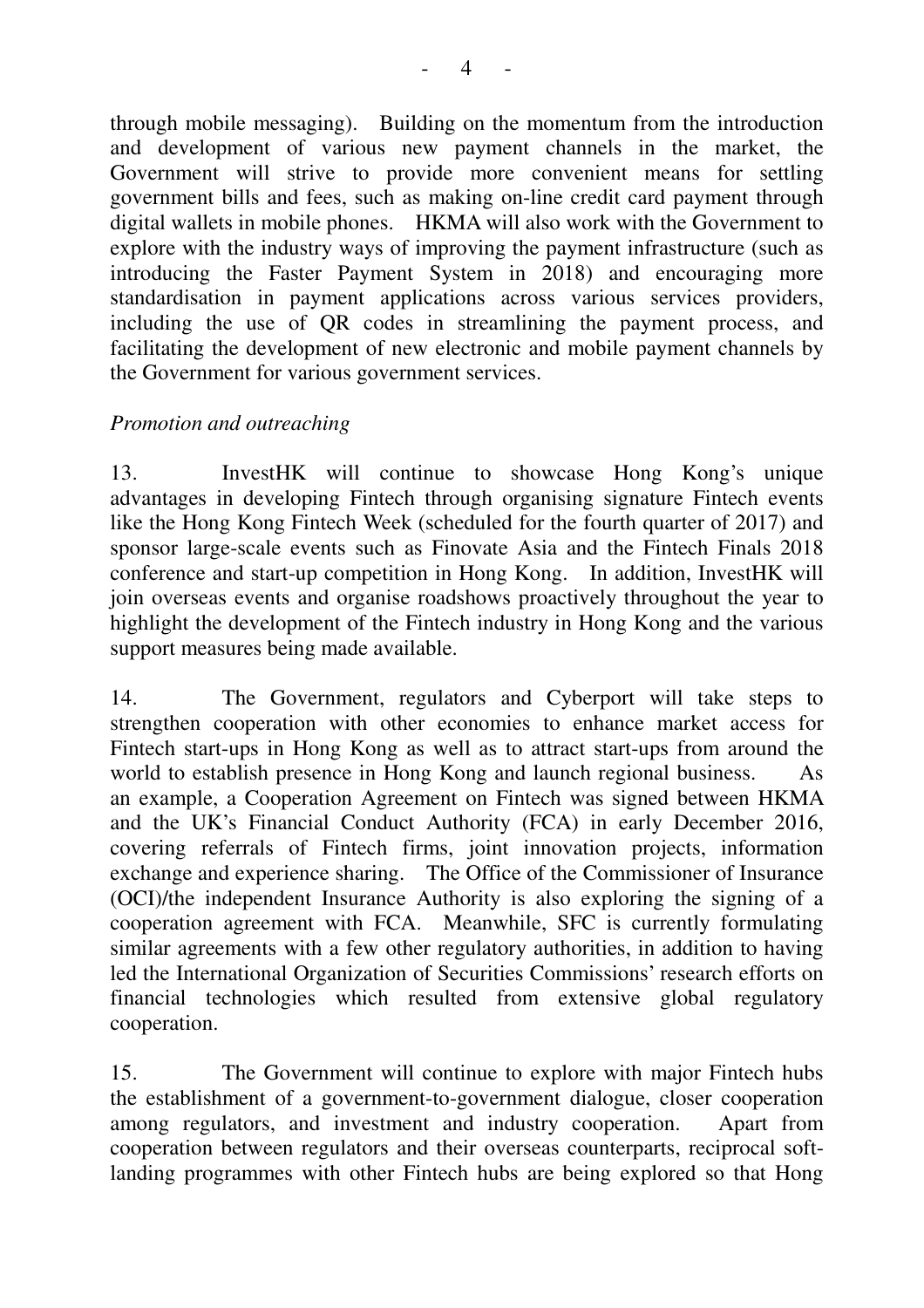Kong Fintech start-ups will receive appropriate support when they expand into the Mainland and overseas markets, while start-ups in the partnering economies will be encouraged to establish operations in Hong Kong to take advantage of the arrangements.

#### *Talent grooming and networking*

16. Leveraging on the experience arising from the growing clustering effects of initiatives from HKMA, Cyberport and ASTRI such as the Smart-Space Fintech, Fintech Innovation Hub and the Haccelerator programme, the Government will encourage stakeholders to further strengthen the linkages between financial institutions and different types of Fintech talents through hackathons, accelerator programmes, short collaborative projects (including prototypes and proof-of-concept projects targetting to solve particular business problems) and attachment programmes, demos and pitching, experience sharing, and demo days to provide a bridge to connect the start-ups/talents with different sectors in the industry, e.g. insurers, investment advisors, asset managers, etc., or particular financial institutions.

# *Application of cutting-edge technology*

17. Regarding cutting-edge Fintech, HKMA commenced in late March 2017 a research and a proof-of-concept work on central bank digital currency (CBDC) in collaboration with the three note-issuing banks, the Hong Kong Interbank Clearing Limited and R3, a consortium of financial institutions and other stakeholders to explore the potential of Distributed Ledger Technology (DLT). The first phase of the research, which explores the feasibility of CBDC in performing domestic inter-bank payments, inter-corporate payment in the wholesale market and delivery versus payment (DvP) debt securities settlement, is expected to be completed in the fourth quarter of this year. Subject to the findings of the first phase, HKMA will map out the next steps.

18. In addition to the on-going study on DLT commissioned by HKMA which is expected to have another whitepaper delivered in the second half of 2017<sup>2</sup> , a proof-of-concept project for trade finance has also been developed by HKMA in collaboration with a consultancy firm and five banks in Hong Kong. The work helps to demonstrate the applications of DLT in digitising paperintensive processes, reducing the risk of fraudulent trades and duplicate financing, and improving the transparency of the entire trade finance process, and to explore

 $\overline{a}$ 2 The whitepaper will provide more detailed findings from the three proof-of-concept trials (covering mortgage loan applications, trade finance and digital identity management) and also address the regulatory implications and the general control principles for implementing DLT in the banking and payment industry.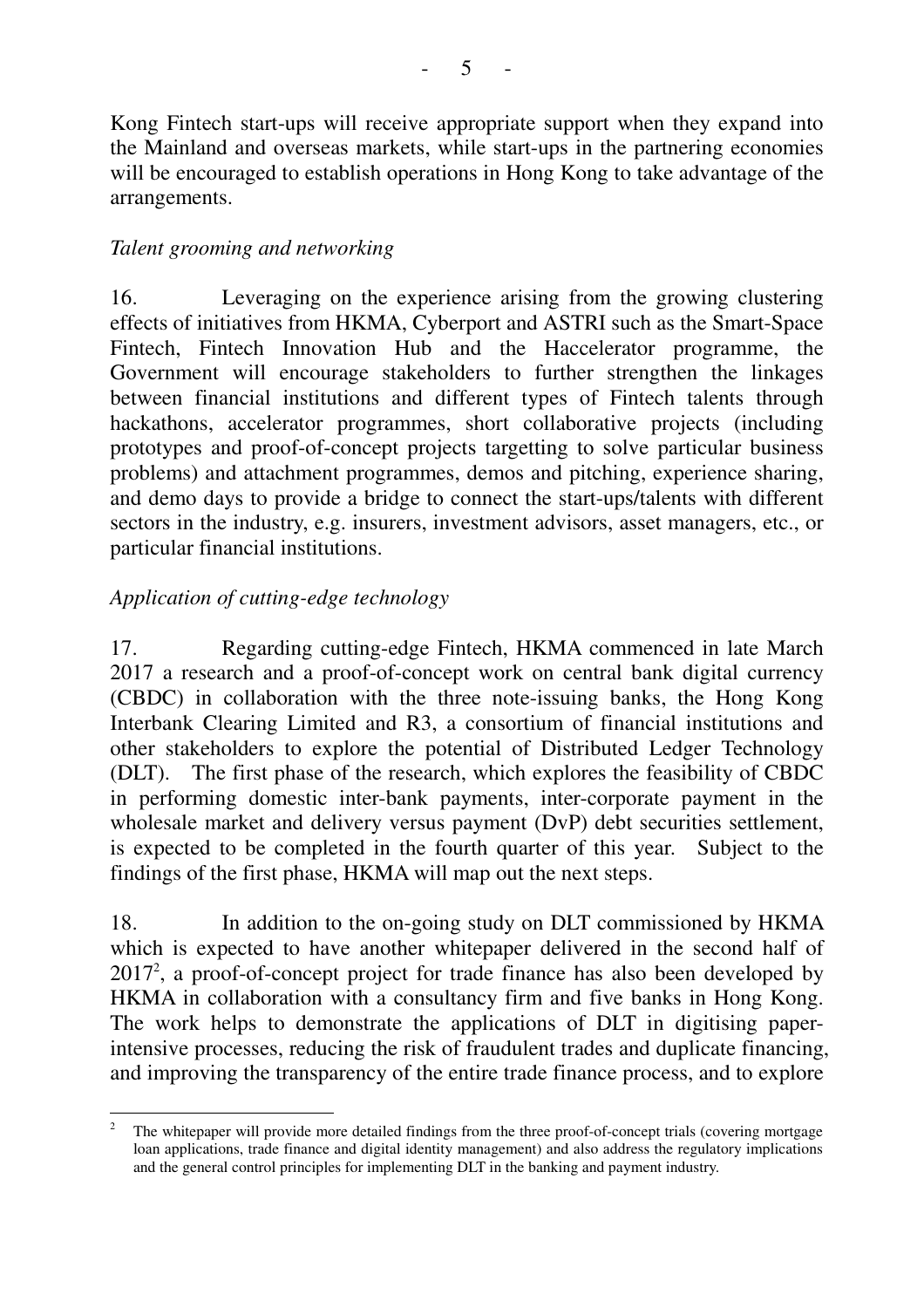the implications in areas such as operations, legal, regulatory, governance and data security.

19. Under the Cybersecurity Fortification Initiative (CFI) launched by HKMA's FFO to enhance cyber resilience of the banking sector, the Cyber Resilience Assessment Framework requires authorised institutions (AIs) to take part in a resilience assessment. The first phase, covering 30 AIs, will be completed by end-June 2018. Furthermore, the next round of training and certification examinations under CFI's Professional Development Programme (PDP) has been planned for the coming months. Holders of the relevant qualifications under the  $PDP<sup>3</sup>$  may be qualified to perform AIs' assessments and testing under Cyber Resilience Assessment Framework of the CFI.

20. To raise awareness of LCs to the critical importance of cyber security, SFC has undertaken a series of initiatives detailed in its circulars, including a cybersecurity review in the fourth quarter of 2016 with a focus on assessing the cybersecurity preparedness, compliance and resilience of brokers' Internet and mobile trading systems.

#### *Funding*

21. While VC funding activities in Hong Kong were no less robust compared with regional peers, the Government is aware of the demand for strengthening private-sector VC funding for early stage Fintech start-ups. The \$2 billion Innovation and Technology Venture Fund (ITVF), to be launched in the first half of 2017, will jointly invest with VC funds in local innovation and technology start-ups to create a more vibrant start-up ecosystem in Hong Kong.

#### **ADVICE SOUGHT**

22. Members are invited to note the contents of this paper, and comment on the proposed measures.

## **Financial Services and the Treasury Bureau 6 April 2017**

 $\overline{a}$ 3 HKMA has also adopted a list of equivalent professional qualifications recommended by an expert panel comprising representatives from major IT professional associations, banks and universities. These professional qualifications are considered to be equivalent to the certification provided under the PDP.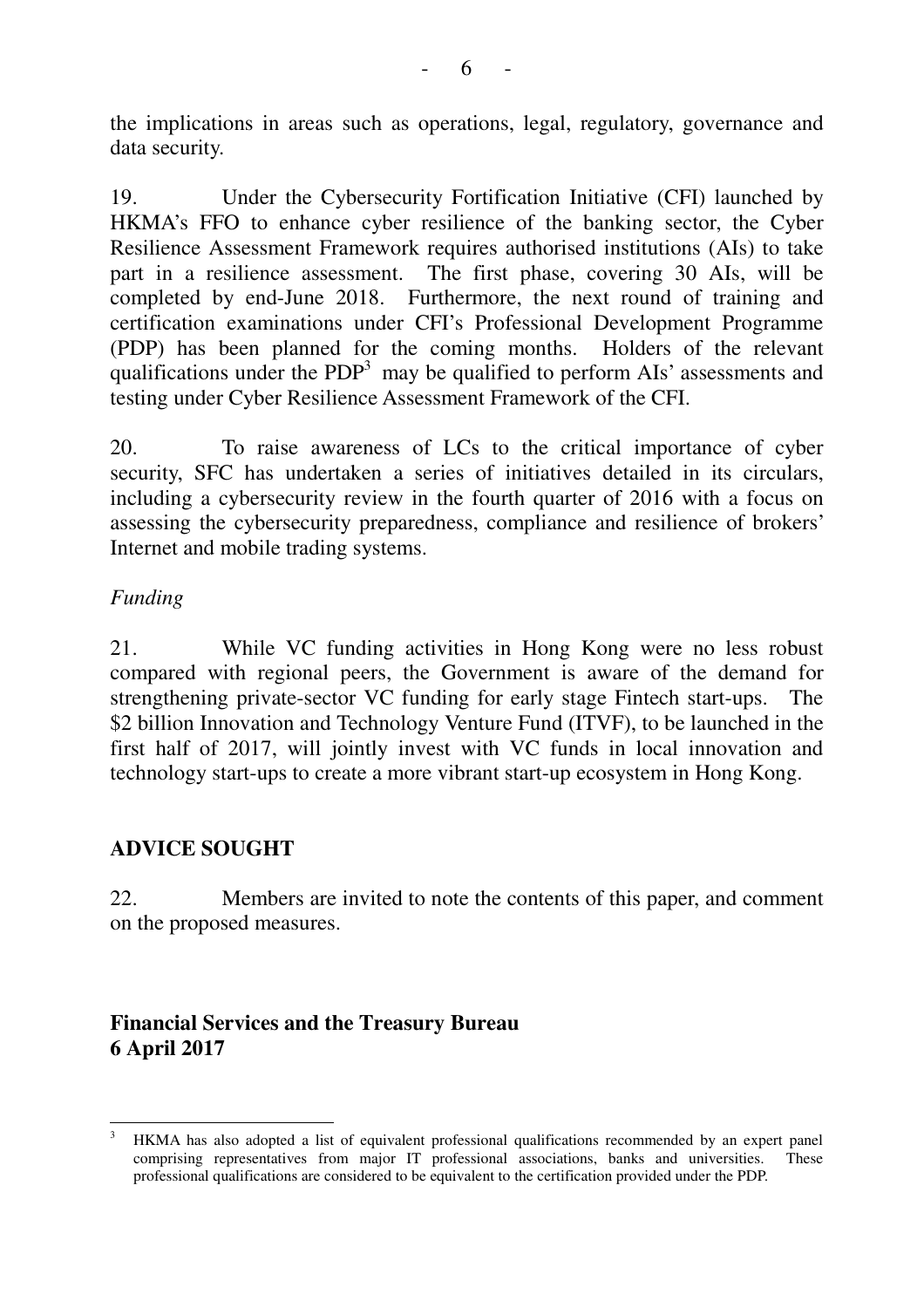# **Annex**

# **Support Measures Implemented in 2016-17**

 Initiatives rolled out in 2016-17 and their key achievements are summarised below –

| <b>Measures</b>          |                                                                                      | <b>Key achievements</b>                                                                                                                                                                                                                                                                                                                                                                                         |
|--------------------------|--------------------------------------------------------------------------------------|-----------------------------------------------------------------------------------------------------------------------------------------------------------------------------------------------------------------------------------------------------------------------------------------------------------------------------------------------------------------------------------------------------------------|
| $\left( \text{a}\right)$ | Regulation                                                                           |                                                                                                                                                                                                                                                                                                                                                                                                                 |
| (i)                      | Fintech liaison<br>platforms set up by<br>HKMA, SFC and<br>OCI respectively          | 200 regulatory-related enquiries<br>More<br>than<br>$\overline{\phantom{0}}$<br>received (up to end-March 2017), thus enhancing<br>communications with the Fintech industry<br>HKMA's FFO has so far organised ten events in<br>Hong Kong, gathering about 2 500 stakeholders<br>from financial institutions, investors and Fintech<br>exchange<br>ideas<br>cultivate<br>firms<br>and<br>to<br>collaboration    |
| (ii)                     | <b>Payment Systems</b><br>and Stored Value<br>Facilities<br>Ordinance                | Commenced full operation in November 2016<br>SVF licences granted, with licensees<br>13<br>comprising retail payment companies from both<br>within and outside Hong Kong                                                                                                                                                                                                                                        |
| (iii)                    | <b>HKMA's Fintech</b><br>Supervisory<br>Sandbox                                      | 14 Fintech projects are currently using<br>or<br>completed testing under the Sandbox (as at<br>March 2017), facilitating pilot trials involving<br>banking services and a limited number of<br>participating customers (such as staff members or<br>focus groups of selected customers) without the<br>need to achieve full compliance with HKMA's<br>usual supervisory requirements during the trial<br>period |
| (b)                      | Facilitation                                                                         |                                                                                                                                                                                                                                                                                                                                                                                                                 |
|                          | (i) Cyberport's Fintech<br>incubation<br>programme and<br><b>Smart-Space FinTech</b> | The Fintech community at the Cyberport has<br>grown from about 90 companies a year earlier to<br>more than 180 companies (including incubatees,<br>startups operating in Smart-Space co-working<br>space, office tenants, and service subscribers to<br>its Collaboration Centre)<br>As at end-February 2017, a total of 54 Fintech<br>start-ups have been admitted to Cyberport's                              |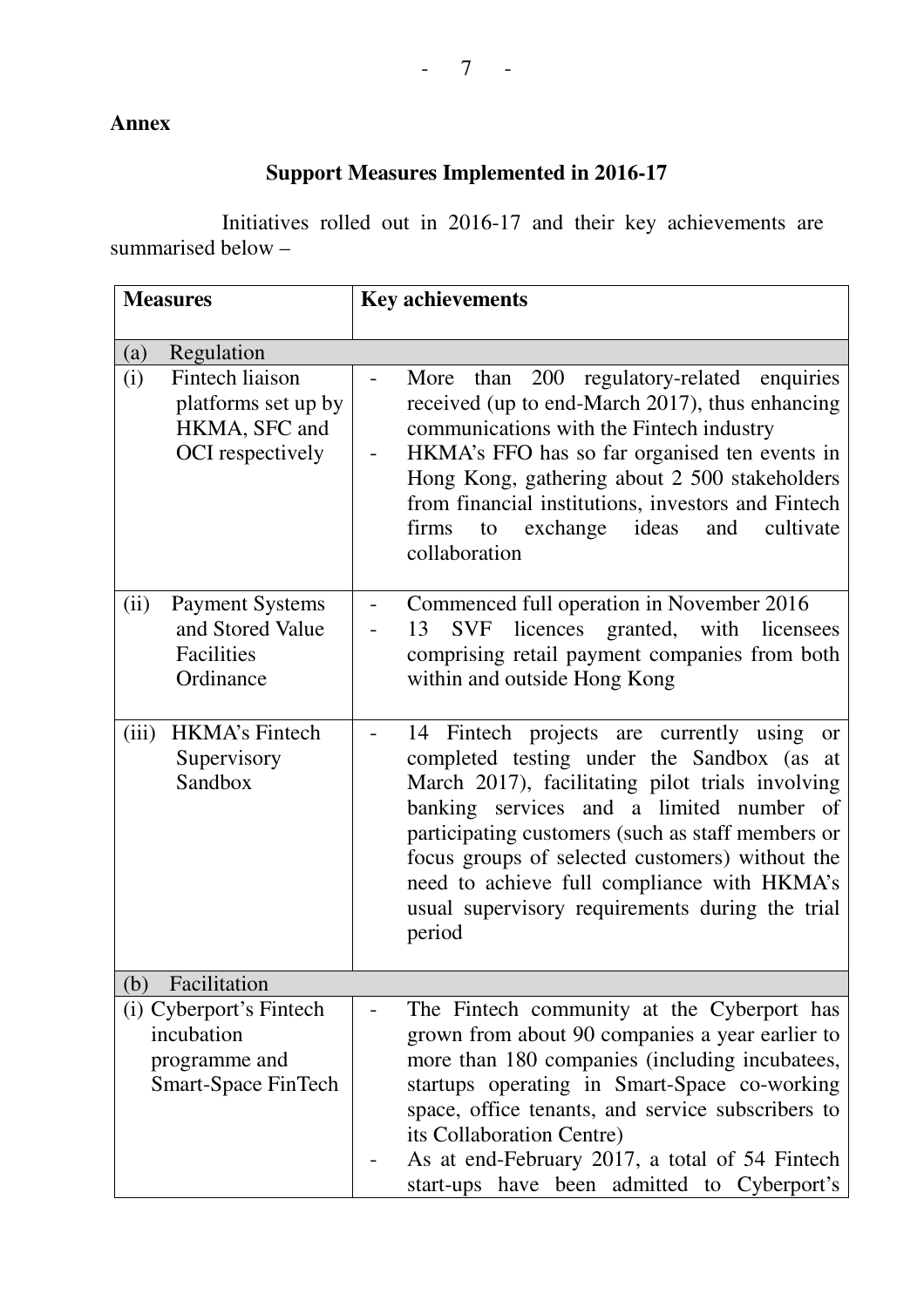| <b>Measures</b>                                                | <b>Key achievements</b>                                                                                                                                                                                                                                                                                                                                                                                                                                                                                                                              |
|----------------------------------------------------------------|------------------------------------------------------------------------------------------------------------------------------------------------------------------------------------------------------------------------------------------------------------------------------------------------------------------------------------------------------------------------------------------------------------------------------------------------------------------------------------------------------------------------------------------------------|
|                                                                | designated incubation programme, on track to<br>assist 150 start-ups by 2020<br>Smart-Space FinTech has been fully operational<br>from December 2016, providing 4 300 square<br>meters of dedicated co-working space. At least<br>two incubation/accelerator programmes will be<br>held in the Smart-Space in 2017                                                                                                                                                                                                                                   |
| Cutting-edge<br>(ii)<br>Fintech                                | HKMA commenced in late March 2017 a<br>research and a proof-of-concept work on CBDC<br>in collaboration with the three note-issuing<br>banks, the Hong Kong Interbank Clearing<br>Limited and R3<br>HKMA and ASTRI collaborated with a number<br>of banks to explore the feasibility of applying<br>DLT, and published a white paper on DLT in<br>November 2016<br>The Cyber Resilience Assessment Framework,<br>Professional Development Programme and Cyber<br>Intelligence Sharing Platform under HKMA's<br>CFI were implemented in December 2016 |
| <b>HKMA-ASTRI</b><br>(iii)<br><b>Fintech Innovation</b><br>Hub | Since the Hub's formal launch in November<br>2016, five banks and three technology firms have<br>used the Hub for trial or demonstration of five<br>Fintech solutions that may have potential for<br>industry-wide applications<br>The Hub supported the banking sector for<br>developing prototypes for the use of DLT in trade<br>financing and other aspects, so as to test how the<br>concept can be applied in different operational<br>scenarios                                                                                               |
| Haccelerator<br>(iv)<br>Programme                              | HKMA launched the Fintech Haccelerator<br>programme in late March 2017 in collaboration<br>with Cyberport, offering banks and<br><b>SVF</b><br>licensees a platform for organising Hackathon<br>competitions<br>Accelerator<br>to<br>explore<br>and<br>innovative solutions, recruit talents and identify<br>cooperation opportunities with Fintech startups<br>and innovators                                                                                                                                                                       |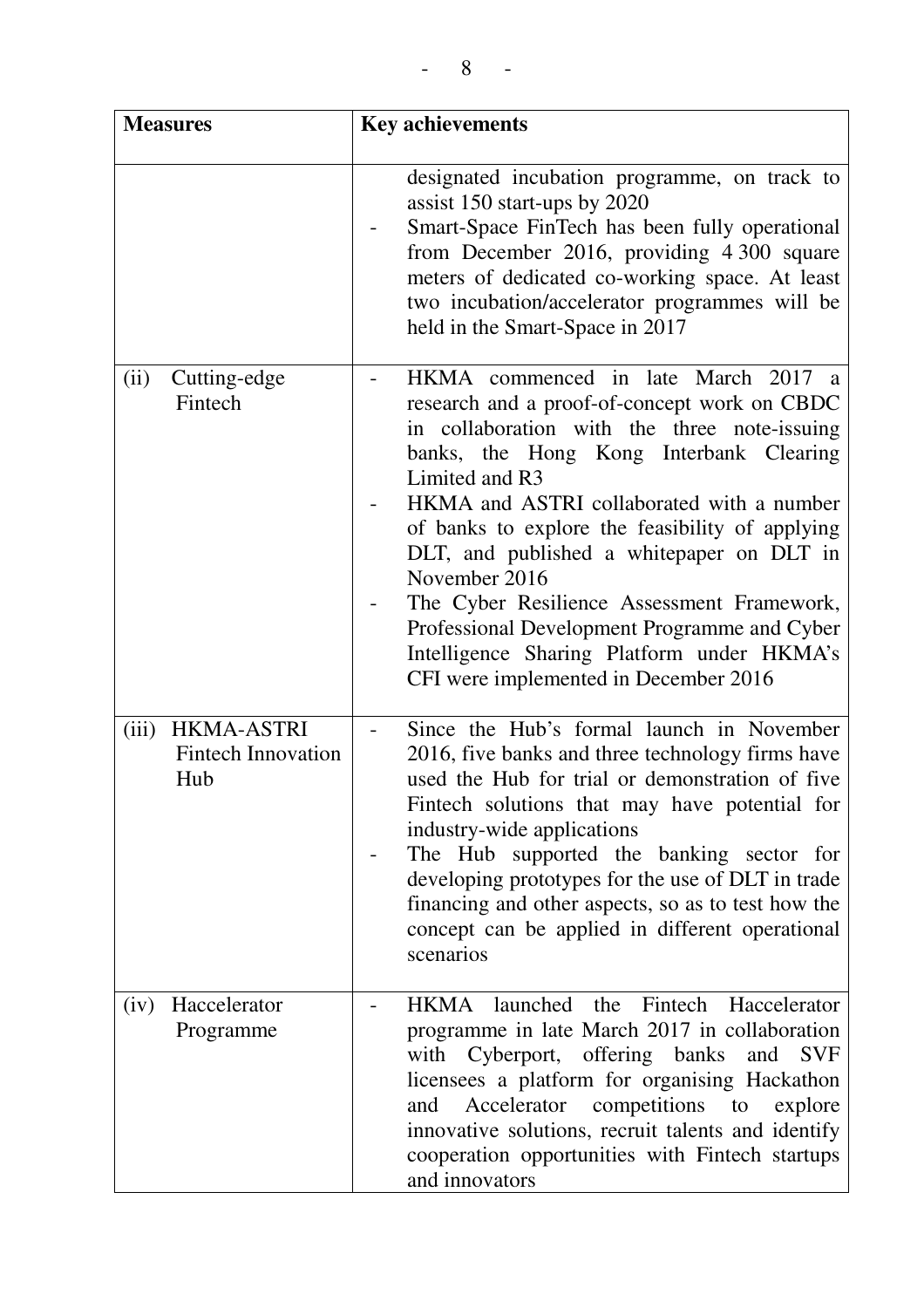| <b>Measures</b> |                                                        | <b>Key achievements</b>                                                                                                                                                                                                                                                                                                                                                                                                                                                                                                                                                                                                                                                                                         |
|-----------------|--------------------------------------------------------|-----------------------------------------------------------------------------------------------------------------------------------------------------------------------------------------------------------------------------------------------------------------------------------------------------------------------------------------------------------------------------------------------------------------------------------------------------------------------------------------------------------------------------------------------------------------------------------------------------------------------------------------------------------------------------------------------------------------|
|                 |                                                        |                                                                                                                                                                                                                                                                                                                                                                                                                                                                                                                                                                                                                                                                                                                 |
| (c)<br>(i)      | Promotion<br><b>InvestHK</b> dedicated<br>Fintech team | The inaugural Hong Kong Fintech Week was<br>held in November 2016, attracting 2500<br>participants from within and outside Hong Kong<br>Sponsorship for large-scale events such as<br>Finovate Asia, a demo-only conference held in<br>November 2016 alongside the Hong Kong<br>Fintech Week, and the Fintech Finals 2017, a<br>conference and start-up competition which took<br>place in January 2017. The two events together<br>enabled around 60 Fintech companies from<br>around the world to showcase or compete by<br>pitching their businesses in Hong Kong<br>Assistance rendered to around 40 Fintech start-<br>ups over the past six months to encourage them<br>to establish presence in Hong Kong |
| (d)             | Talents                                                |                                                                                                                                                                                                                                                                                                                                                                                                                                                                                                                                                                                                                                                                                                                 |
| (i)             | Internship and<br>immersion<br>programme               | HKMA-ASTRI Fintech<br>Under<br>the<br>Career<br>Accelerator Scheme announced in December<br>2016, 12 participating banks and HKMA will<br>offer over 100 Fintech-related internships in<br>summer 2017 for undergraduate and postgraduate<br>students from ten local tertiary education<br>institutions<br>Under the Cyberport University Partnership<br>Programme, 53 university students have already<br>joined the Entrepreneurship Bootcamp in Silicon<br>Valley arranged by the Stanford Graduate School<br>of Business in 2016-17                                                                                                                                                                         |
| (e)<br>(i)      | Funding<br>Innovation and<br><b>Technology Fund</b>    | The Enterprise Support Scheme, launched in<br>2015 by the Innovation<br>and Technology<br>Commission to provide funding<br>support for<br>enterprises to conduct in-house research and<br>development and encourage private sector<br>investment in innovation<br>and<br>technology,<br>received over 20 Fintech-related applications,<br>with two approved in-principle (as at end-<br>February 2017)                                                                                                                                                                                                                                                                                                          |